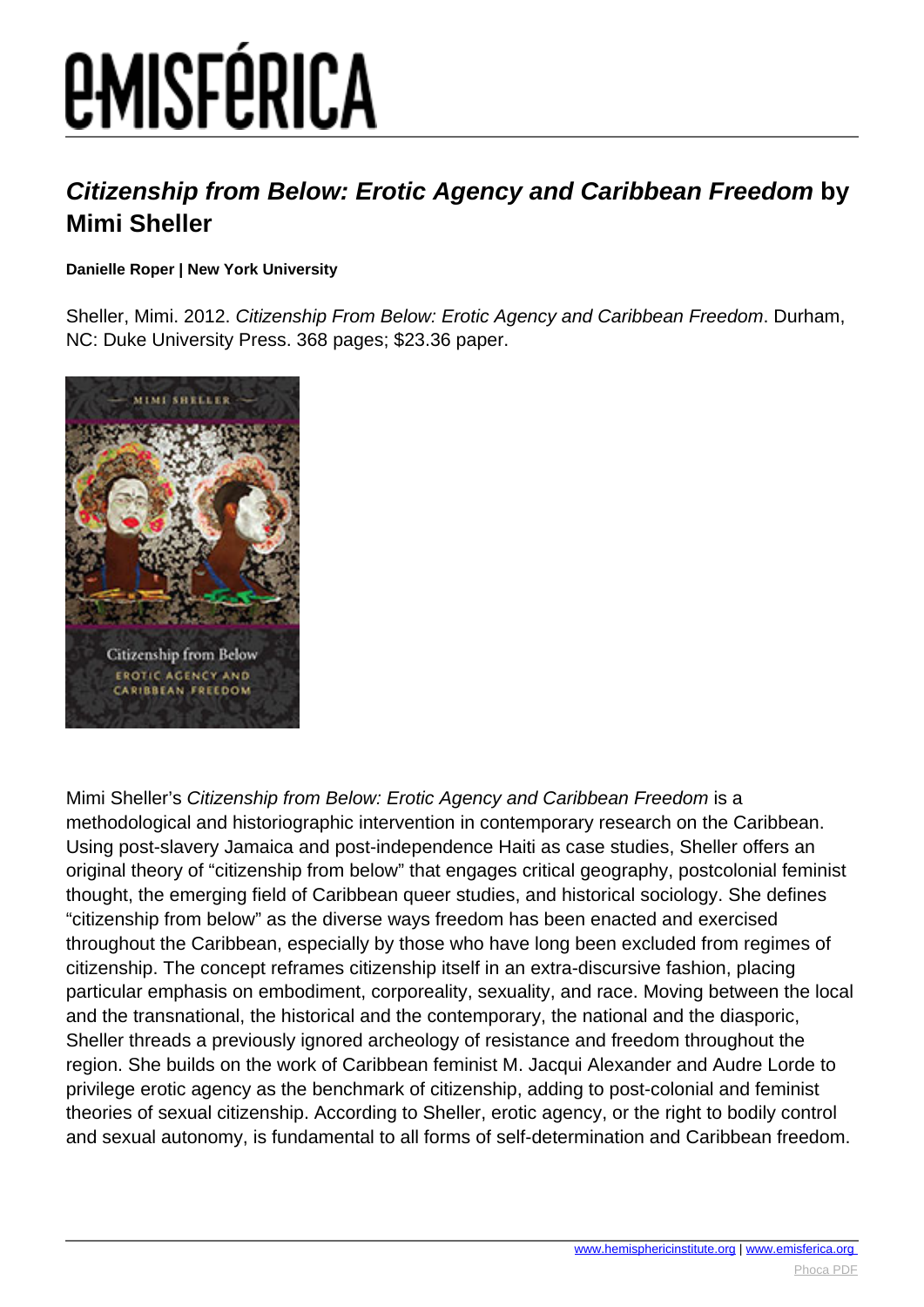# *<u>EMISFÉRICA</u>*

Indeed, Sheller's groundbreaking methodological approach is the hallmark of the intervention undertaken in this book. She examines non-verbal and non-textual evidence and digs beneath the archive to revise traditional views of history. For example, Sheller analyzes images from the Alexander Dudgeon Gulland photographic album of Jamaica (1865) to underscore the role of women and Jews in Jamaica's Morant Bay rebellion. A thorough analysis of these newly-released photographs forms the basis of the book's challenge to official historical narratives that bolster ethnonationalist, heteronormative discourses and imaginations of national identity in the Caribbean today. It is through such discourses that the state has excluded South Asians, Jews, women, and sexual minorities from regimes of citizenship. Additionally, Sheller offers an incredible study of the place of trees in systems of knowledge, underscoring the centrality of landscapes in the preservation of subaltern kinship formations throughout and beyond the institution of slavery. Whether it is through squatting, capturing land, or using land as sites of ancestral belonging, arboreal landscapes are another example of citizenship from below. Sheller draws upon the work of Henri Lefebvre, Dale Tomich, and others to conceive of citizenship and resistance throughout the Caribbean in spatial terms. Through this refreshing methodological approach, land and trees are treated as archives that perform and preserve legacies of resistance, as well as genealogies of citizenship from below.

Moreover, in her analysis of travel writing, she makes clear the ways Caribbean subjects negotiate their agency and return the tourist gaze. Drawing upon the work of Alexander and Mary Louise Pratt, Sheller demonstrates that Caribbean citizens have long resisted the defining power of the gaze. In her reading of Edward Agnew Paton's text Down the Islands: A Voyage of the Caribees, published in 1888, Sheller underscores laughter, staring, and disruption as subaltern strategies and examples of citizenship from below. On the one hand, her methodological intervention is her re-interpretation of traditional archives in ways that ultimately privilege the subaltern voices hiding beneath colonial and imperial narratives. On the other, her emphasis on the extra-discursive is a bold and engaging shift in historiographic methodologies, in that it challenges traditional understandings of what can constitute an archive. This new innovative approach will, without doubt, transform and shape the future of Caribbean history and feminist thought.

This book is valuable both to academic studies of the region and to ongoing local and regional debates. The emphasis on women's political activism in Haiti and Jamaica throughout this book is significant for Caribbean feminist theory because it offers concrete, historical examples of resistance and agency that have been indexed by theorists such as Alexander, Kamala Kempadoo, and Patricia Mohammed. Considering the book's extensive bibliography, which includes the work of Caribbean feminists, post-colonial scholarship, queer studies, and critical race theory, there can be little doubt that Sheller's research will benefit a variety of disciplines and is a model for interdisciplinary approaches to studies of the Caribbean. Her comprehensive critique of the heteronormative scripts that have come to define regional imaginations of citizenship is particularly relevant to the ongoing public debates around the rights of sexual minorities and queer citizens across the Caribbean. Sheller's articulate and nuanced